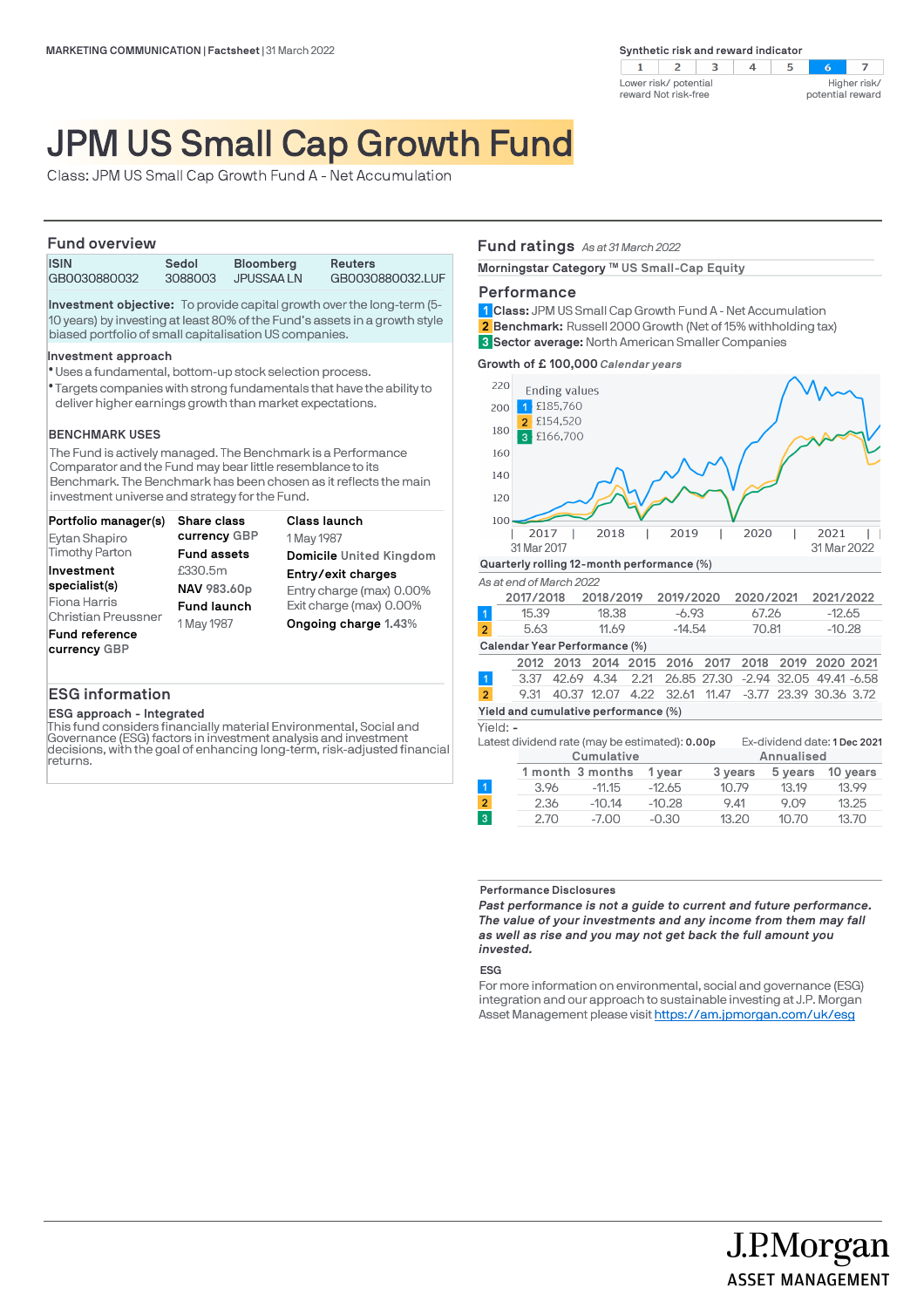# **Portfolio analysis**

| Measurement               | 3 years | 5 years |
|---------------------------|---------|---------|
| Correlation               | 0.92    | 0.93    |
| Alpha (%)                 | 1.26    | 3.75    |
| Beta                      | 1.03    | 1.06    |
| Annualised volatility (%) | 23.50   | 21.99   |
| Sharpe ratio              | 0.55    | 0.66    |

# **Holdings**

| % of assets<br>Sector                |
|--------------------------------------|
| <b>Consumer Staples</b><br>2.3       |
| 1.9<br><b>Health Care</b>            |
| 1.7<br>Technology                    |
| <b>Health Care</b><br>1.6            |
| 1.6<br><b>Health Care</b>            |
| 1.6<br>Technology                    |
| <b>Consumer Discretionary</b><br>1.5 |
| 1.5<br>Industrials                   |
| <b>Consumer Discretionary</b><br>1.5 |
| Industrials<br>1.4                   |
|                                      |

**Market cap (%) (USD)**



| Sectors (%)                   |      | Compared to benchmark |  |  |
|-------------------------------|------|-----------------------|--|--|
| <b>Health Care</b>            | 27.6 | $+3.0$                |  |  |
| Technology                    | 20.4 | $-0.4$                |  |  |
| <b>Consumer Discretionary</b> | 18.2 | $+3.2$                |  |  |
| Industrials                   | 16.3 | $-0.2$                |  |  |
| <b>Consumer Staples</b>       | 4.1  | $+0.7$                |  |  |
| Financials                    | 3.9  | $-1.6$                |  |  |
| Energy                        | 2.2  | $-1.6$                |  |  |
| <b>Real Estate</b>            | 2.0  | $-1.3$                |  |  |
| Utilities                     | 1.5  | $+0.3$                |  |  |
| <b>Basic Materials</b>        | 1.0  | $-2.7$                |  |  |
| Telecommunications            | 0.8  | $-1.4$                |  |  |
| Cash                          | 2.0  | $+2.0$                |  |  |